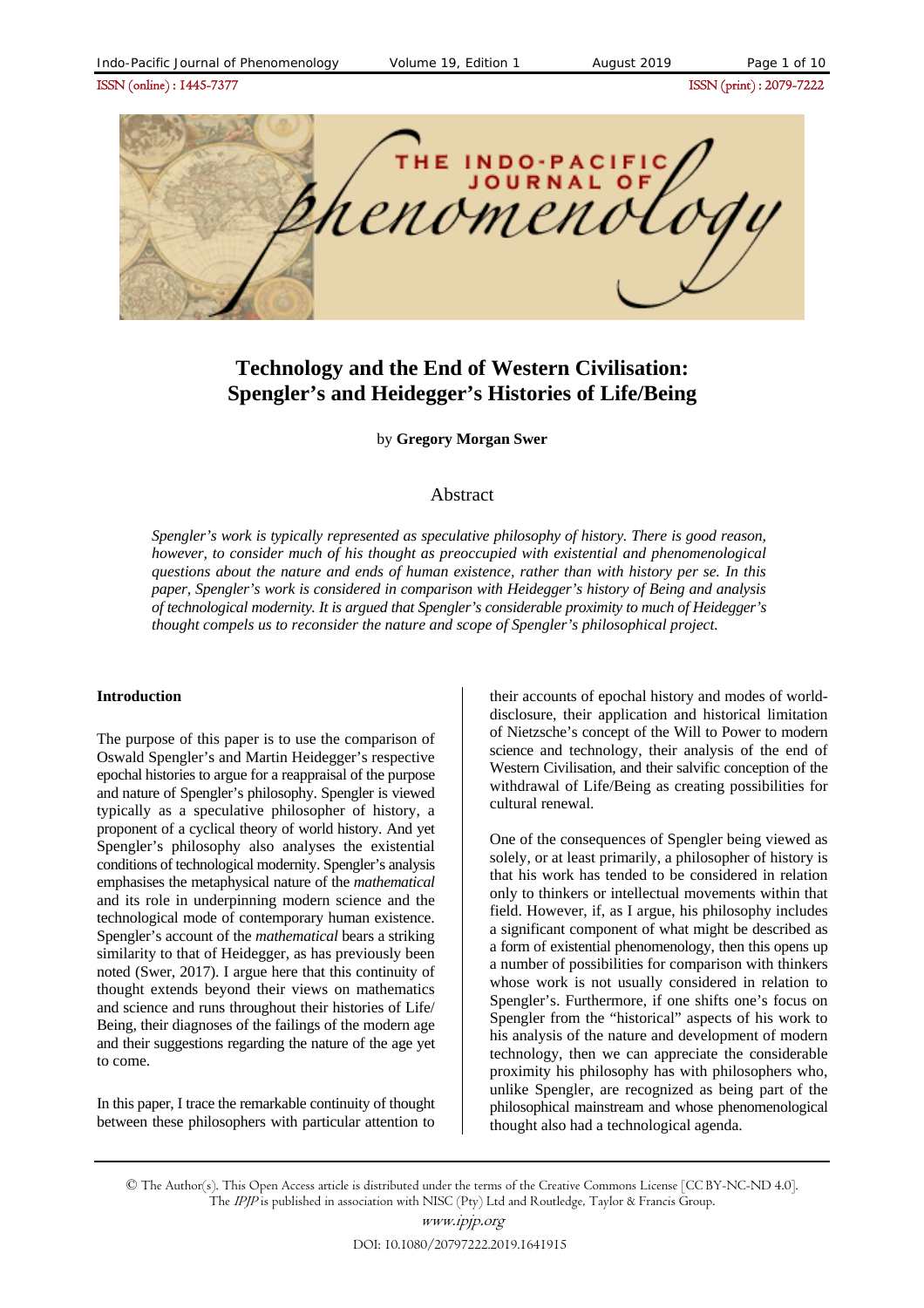In order to indicate the merits of an existential phenomenological reading of Spengler, I shall consider his philosophy in relation to that of Heidegger. I have chosen Heidegger over other technologically-minded philosophers with phenomenological dimensions (such as José Ortega y Gasset, Karl Jaspers, Ernst Jünger or Lewis Mumford) for several reasons. Firstly, Heidegger shares a degree of intellectual proximity to Spengler. Both were inheritors of the *Lebensphilosophie* movement in German philosophy, both belonged to the group of Weimar thinkers termed reactionary modernists by Jeffrey Herf (1984), and both sought to reconcile cultural tradition with the realities of technological modernity.<sup>1</sup> Secondly, several Heidegger scholars have suggested a limited Spenglerian influence on (usually early) Heideggerian philosophy, which lends support to my suggestion that Spengler's thought has an existential/ phenomenological cast to it. Thirdly, at many points in *The Decline of the West*, Spengler articulates thoughts that have a decidedly Heideggerian tone to them.<sup>2</sup> I suggest that there are many more points in Spengler's philosophy where he articulates claims that, if one were unaware of the identity of the author, one might well attribute to Heidegger.

I have selected three themes from Spengler's early philosophy that elaborate key insights from his existential phenomenology, namely mathematics, science and technology, which I shall use as points of comparison with Heidegger. As it is in his later philosophy that Heidegger gives these themes a more central place in his thought, I shall be comparing Spengler's views with those found mainly in Heidegger's later writings. I have no wish here to make a case for Spengler's influence on Heidegger, although I certainly do not exclude the possibility, nor is it my intention here to argue for any novel interpretation of Heidegger's later philosophy. What I aim to provide is a standard, relatively uncontroversial account of Heidegger's philosophical views, drawn from acknowledged commentators on his work, and construed at a certain level of generality. My point is not to rewrite the way we interpret Heidegger in light of my new account of Spengler's philosophy, but rather to use Heidegger to alter the way in which we consider the nature of Spengler's philosophy.

Consideration of the thoroughgoing similarities of their thought enables us to appreciate Spengler's philosophy anew. Spengler's philosophy now appears to be less a speculative philosophy of history and more a rival History of Being aimed at diagnosing the existential condition of modern humanity. And Spengler's philosophy, thus reconceived, and its close proximity to key elements of Heidegger's thought, raises the possibility of a non-trivial Spenglerian influence on Heidegger's later thought.

#### **Heidegger and Spengler on Mathematics**

Heidegger and Spengler operate with a rather singular understanding of the mathematical and the significance of its foundational role in technological modernity. Both philosophers characterize the *mathematical* as the fundamental metaphysical projection that characterizes an age's understanding of, and relationship to, entities. For both thinkers, the *mathematical*, in its originary sense, is a projection made upon the world that anticipates and orders the way in which entities come to presence. It is, Heidegger asserts, "the metaphysical projection of the thingness of the things" (Heidegger, 1935-36/1967, p. 68). This metaphysical characterisation of the nature of mathematics echoes Spengler's statement that mathematics is "a metaphysic of the highest rank" which "contains the ultimate meaning of the world-as-nature" (Spengler, 1918/1926, p. 56).

Both philosophers also argue that the *mathematical*, the metaphysical underpinning of modernity, is most apparent in the methods and ascendancy of modern science. For Heidegger and Spengler, modern science, even though historically prior to modern technology, acts as the harbinger of technology, in that it prepares the way for the revelation of the entities of this world in a technological manner. Thus revealed entities now appear as mere resources for the ceaseless increase of the power of the willing subject. Spengler states that it is mathematics as metaphysics that determines the form of Faustian (Western) science and science's ultimate end, "the world-embracing spatial energy of modern technics" (Spengler, 1918/1926, p. 81). Rockmore sums up Heidegger's position thus: "For Heidegger, science depends on technology and not conversely … . (I)n physics the so-called demanding disclosure that typifies technology already rules, so that physics is merely the messenger, so to say, of enframing" (Rockmore, 1992, pp. 225-226).

It should be noted that this line of analysis, beginning with mathematics, then science, and then technology, is a very peculiar approach in Continental thought, and has been noted with puzzlement in Heidegger. That Spengler also has such an approach has been largely overlooked hitherto. The fact that, by following what is effectively the same analytic path, both also arrive at similar conclusions has likewise not been noted. This marked similarity, I argue, is highly suggestive,

 $\overline{a}$ 1 Cooper (1999) argues for the profound influence of both Nietzsche (the metaphysics of the will to power) and Dilthey (the historicisation of Life) on Spengler's philosophical outlook. Insofar as both Nietzsche and Dilthey exerted an influence on Heidegger's philosophy, this might also account for some similarities between Spengler and Heidegger. For Spengler and Heidegger's relation to the *Lebensphilosophie* movement see Schnädelbach (1984, pp. 151-160) 2

Cooper also notes "the Heideggerian tone of Spengler's pronouncements" with particular reference to Heidegger's critique of science and his destined history of Being (Cooper, 1996, p. 36).

<sup>©</sup> The Author(s). This Open Access article is distributed under the terms of the Creative Commons License [CC BY-NC-ND 4.0]. The IPJP is published in association with NISC (Pty) Ltd and Routledge, Taylor & Francis Group.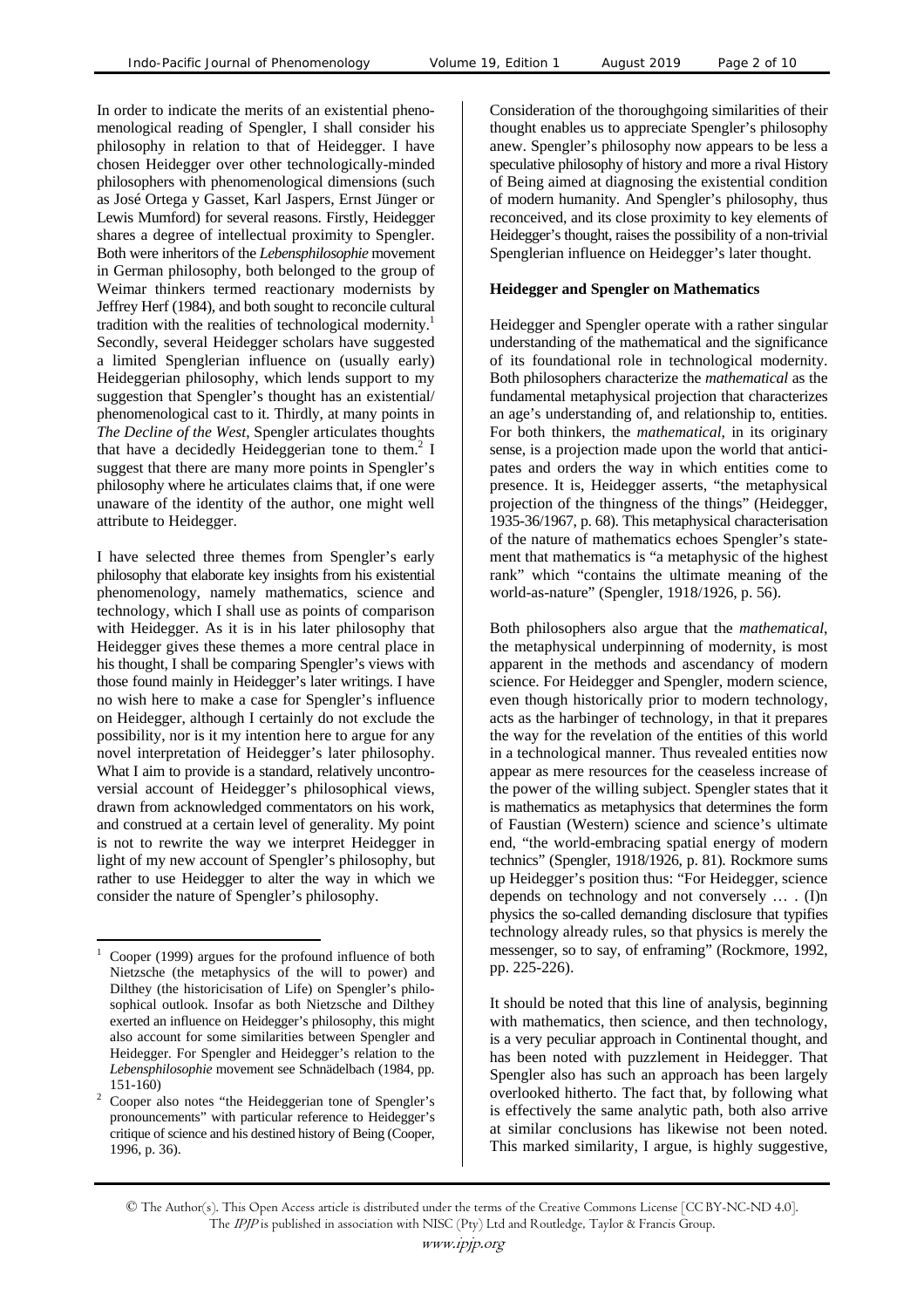particularly when one considers that Heidegger read, and indeed lectured on, the first volume of Spengler's *Decline of the West*, shared Spengler's philosophical focus on the diagnosis of technological modernity, and was a political fellow traveller.<sup>3</sup>

In this paper I draw out the implications of this shared focus on the *mathematical* and indicate the ways in which it informs and underpins their better known philosophical positions, the History of Being and Technology as the destiny of the West in Heidegger's case, and the cyclical model of world history for which Spengler is best known.<sup>4</sup>

## **Heidegger and Spengler on the History of Being/Life**

The later Heidegger's account of the mathematical nature of modern science is intrinsically connected to his history of Being. History, understood here as the history of Being, is for Heidegger a sequence of epochs of Being. In each epoch, Being is realised differently by human consciousness, and this in turn means that different aspects of Being are actualised in each epoch "in the concreteness of historical becoming" (Pattison, 2000, p. 68). Heidegger in turn sought to identify the transcendental conditions that enable human forms of activity, and that make possible our experience of things. Heidegger held that these sorts of human activity were not self-originating, in that they are shaped and driven by a historical "play" of Being which itself is in no way controlled by humanity.<sup>5</sup> It is this movement of/in

 $\overline{a}$ 

Being that marks the instantiation of a new epoch (and, by extension, the termination of a prior epoch), and a new horizon of disclosure.

This horizon is a culturally and historically relative, and yet a priori, feature of human existence that enables entities to be intelligible as such. It operates as what Young terms the "ultimate" horizon – the limit of intelligibility for a particular epoch that underpins other, more local horizons *within* that epoch (religious worldviews, scientific metaphysics, etc.) (Young, 2002, p. 9).

There are two important features of Heidegger's thought here that need to be appreciated. Firstly, from the fact that horizons of disclosure are dependent upon human social and linguistic practices (and are thereby relative to specific cultures), it does not follow that "truth" is likewise relative. As Steiner points out, for Heidegger "[i]t is not man who determines Being, but Being which, via language, discloses itself to and in man" (Steiner, 1978, p. 123). In other words, the fact that the medium of discovery is "subjective", given that the rules for meaningful and truthful utterance hold only relative to a particular domain, does not mean that what is discovered is likewise entirely dependent on humanity.

Secondly, the horizon of disclosure that provides the limits of intelligibility for a particular cultural epoch is not historically absolute. It is absolute for the inhabitants of my culture, but does not mark the limits of intelligibility as such. Young comments that, from a Heideggerian perspective, "to suppose the limits of intelligibility for my historical-cultural epoch to be also the limits of intelligibility *per se* would be the height of irrational epistemological chauvinism" (Young, 2002, p. 9). Were we to occupy a different horizon of disclosure, then the limits of intelligibility would themselves be different, and the world would disclose itself to us in a very different way. Of course, in such a world we ourselves would be different people. Thus reality, for Heidegger, has a multitude of facets that can be disclosed by each transcendental horizon. As the "truth" of one facet is disclosed, the "truths" of the other facets are concealed.<sup>6</sup> And, given our historical location within a specific horizon, the "truths" of other horizons remain forever inaccessible to us.

My above account of Heidegger's history of Being makes no claim to originality and would, I should hope, be accepted as relatively uncontentious by the majority

<sup>3</sup> By this I mean that both Heidegger and Spengler were what Herf (1984) terms reactionary modernists, an intellectual movement within Weimar conservatism that sought to combine reactionary politics with enthusiasm for modern technology. It should, however, be noted that Spengler, unlike Heidegger, rejected Nazism. 4

Comparison of Spengler and Heidegger is complicated by the fact that the work of both altered sufficiently that one can divide their work into early and later periods. While this division in Heidegger's philosophy is fairly well established, the division in Spengler's philosophy is far less well known and is often ignored entirely in analyses of his work. Whilst Heidegger demonstrates familiarity with all of Spengler's work, I wish to focus here on his philosophical proximity to Spengler's early Neo-Kantian/ existential phase, as exemplified in Volume 1 of his *The Decline of the West*, as opposed to Spengler's later phase, as exemplified in *Man and Technics*. Spengler, in his later work, advocates a biologistic Nietzschean form of Social Darwinism that characterises man as a "beast of prey". His model of world-history is no longer cyclical, but instead a linear development leading to Faustian (Western) culture as the pinnacle. His later philosophical outlook thus bears little resemblance to much of the "received view" of Spengler, which derives almost entirely from *The Decline of the West*. For an account of the "received view" see Swer (2018).

Zimmerman makes this point succinctly: "This conceptuallinguistic play determines the categories which shape the possibilities for human action, knowledge, and belief in determinate historical epochs" (Zimmerman, 1990, p. xiv).

 6 Young explains the relationship of "truth" to Heidegger's transcendental horizons thus: "(I)n addition to what is intelligible to us, reality possesses an indefinitely large number of aspects, a 'plenitude' (*Vollzähligkeit*) of 'sides' or 'facets' (*Seiten*) which would be disclosed to us were we to inhabit transcendental horizons other than we do, horizons which, however, we can neither inhabit nor even conceive" (Young, 2002, p. 9).

<sup>©</sup> The Author(s). This Open Access article is distributed under the terms of the Creative Commons License [CC BY-NC-ND 4.0]. The IPJP is published in association with NISC (Pty) Ltd and Routledge, Taylor & Francis Group.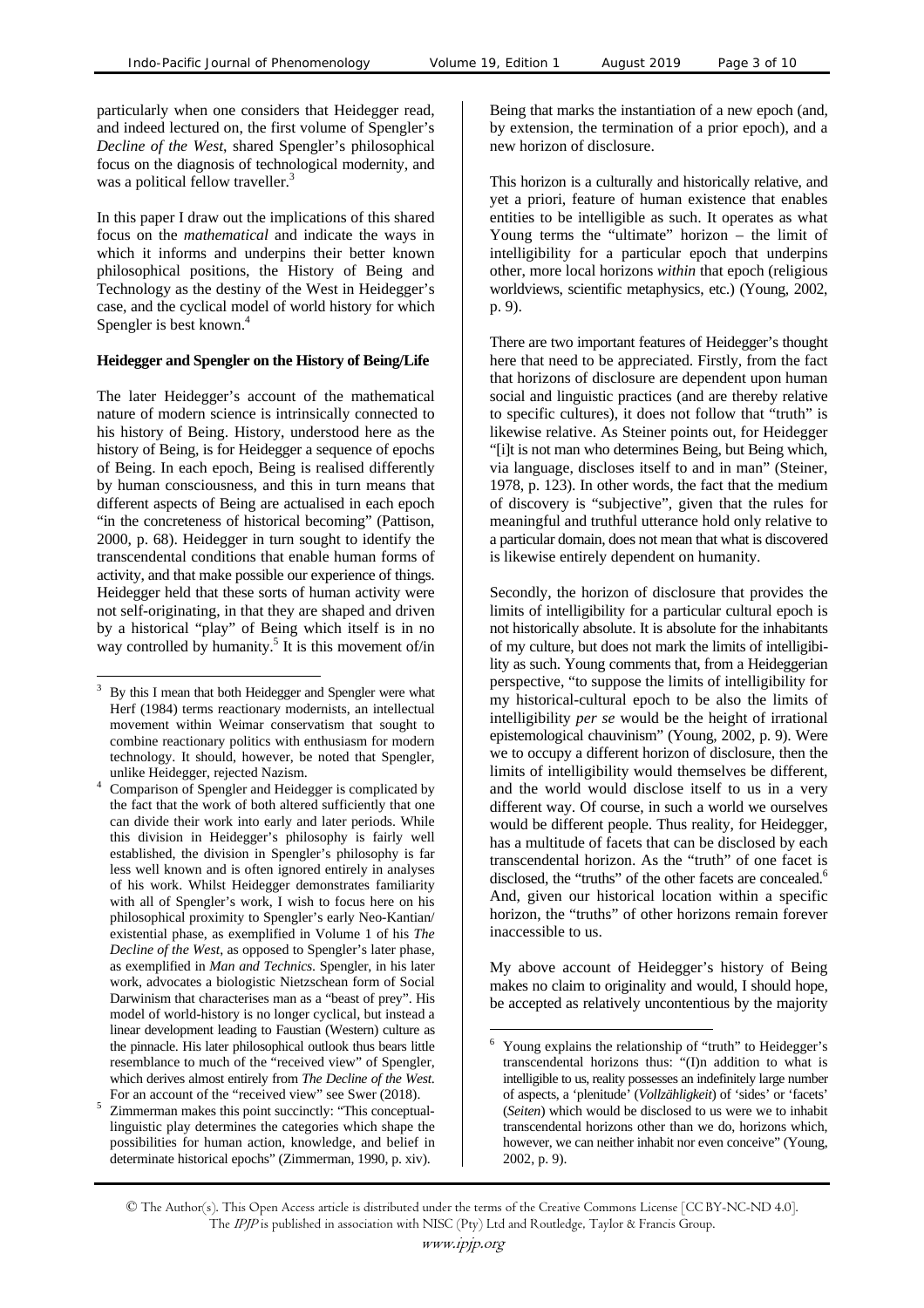of Heidegger commentators. The purpose of the summary of Heidegger's position is that we may then consider its key tenets in direct comparison with Spengler's supra-cultural history of "Life" as put forward in the first volume of *The Decline of the West*, originally published in 1918. As I shall demonstrate, Spengler's account of the world-history of cultures has strong similarities to Heidegger's history of Being.<sup>7</sup>

The early Spengler's account of the mathematical nature of modern science is intrinsically connected to his history of "Life". Life, for Spengler, represents the ultimate source of the "metaphysical structure of historic humanity" (Spengler, 1918/1926, p. 3). It is "pure becoming", "incapable of being bounded", and "lies beyond the domain of cause and effect, law and measure" (Spengler, 1918/1926, p. 95). And history, or rather "real" history as opposed to scientific "historiography", is viewed by Spengler as a sequence of cultures. In each culture, Life is realised differently by human consciousness, and this in turn means that different aspects of Life are actualised in each culture and made concrete. Spengler writes: "Each Culture has its own new possibilities of selfexpression which arise, ripen, decay, and never return. There is not *one* sculpture, *one* painting, *one* mathematics, *one* physics, but many, each in its deepest essence different from the others …" (Spengler, 1918/ 1926, p. 21). Spengler sought to identify the structures of human experience in their historical concreteness as they manifested themselves in each individual culture, and to explain their operation in the formation and evolution of a cultural unit. Spengler held that the structures of human consciousness were neither selforiginating nor fixed, in that across history they are shaped and driven by the creative flux of Life, an irrational and infinitely generative force. He writes that "These cultures … grow with the same superb aimlessness as the flowers of the field" (Spengler, 1918/ 1926, p. 21). It is this ongoing process of Life's selfmanifestation that drives the emergence and demise of historical cultures. The "endless becoming" of Life results in the instantiation of a new culture, and with it a new Ur-symbol, and the withdrawal of Life results in the termination of an existing culture.

The Ur-symbol is a central concept in Spengler's early philosophy. It is what underpins the very existence of

 $\overline{a}$ 

a culture. It imparts to each culture "its specific style and the historical form in which it progressively actualises its inward possibilities" (Spengler, 1918/1926, p. 174). A Spenglerian modification of the Kantian categories of time and space, it acts as each culture's leitmotif, providing a symbolic background against which entities become intelligible, and which in turn both enables and is expressed by further symbolic structures: linguistic, conceptual, and so forth. The Ur-symbol is a culturally and historically relative, and yet *a priori*, feature of human existence. It provides the essential existential structure that underpins experience, expression and understanding within a cultural unit (see Swer, 2019a). It too operates like a Heideggerian "ultimate" horizon, in that the cultural forms of each culture-organism are peculiar to it alone, and are comprehensible *only* within the worldview of that particular culture.

Spengler arrives at similar conclusions as Heidegger regarding the subjectivity of culture-specific horizons and their historical limits. Spengler too holds that, even if horizons of disclosure are relative to specific cultures, it does not follow that "truth" is likewise relative. Whilst what constitutes "truth" within a culture might be contingent, in that it depends upon the particular form of Ur-symbol that each culture develops, it nevertheless is not a human creation. Nor does the fact that all entities are grasped within culturally-relative limits of understanding mean that the entities thus grasped are ontologically dependent on that culture.

Although he admits of the possibility of slight variations over time, Spengler insists that, within a culture, the structures of intelligibility are universal. And yet he also insists that the symbolic parameters that provide the limits of intelligibility for a particular culture are not historically absolute. Were we to occupy a different culture, it would possess a different Ur-symbol which would structure human experience in a manner peculiar to that culture. Consequently, the limits of intelligibility would themselves be different. This, incidentally, is the reason for Spengler's notorious cultural isolation thesis, the claim that symbolic forms cannot cross cultural borders without loss of meaning. Given the impossibility of escaping a culture's experiential structures, one can never access the structures of meaning of any other culture. Reality, for Spengler, is multi-faceted, and each culture reveals one aspect of it. Spengler claims that "the horizon within which it has been able to make phenomena self-explanatory, and therefore the whole of the 'nature' or world-extended that is confined in the given limits and amenable to its particular sort of mathematic, are not common to all mankind, but specific in each case to one definite sort of mankind" (Spengler, 1918/1926, p. 59). And, as the "truth" of one facet is disclosed, the "truths" of the other facets are concealed. Hence Spengler's statement that, "In other Cultures the phenomenon talks a different language, for other men there are different truths" (Spengler, 1918/1926, p. 25).

<sup>7</sup> Inwood has also noted the similarity between Spengler's cultures and Heidegger's history of Being, saying that, "Being is finite not simply in the sense that it needs something else (God, etc.) to reveal itself, but also in the sense that its revelation, in a human civilization, has a beginning, a fruition and an end. Heidegger here endorses Spengler's view that a 'culture' undergoes a growth and decay analogous to those of a living organism, though the culture on which Heidegger focuses, the 'western history' that began with the Greeks, has a longer life than any postulated by Spengler" (Inwood, 2000, p. 71).

<sup>©</sup> The Author(s). This Open Access article is distributed under the terms of the Creative Commons License [CC BY-NC-ND 4.0]. The IPJP is published in association with NISC (Pty) Ltd and Routledge, Taylor & Francis Group.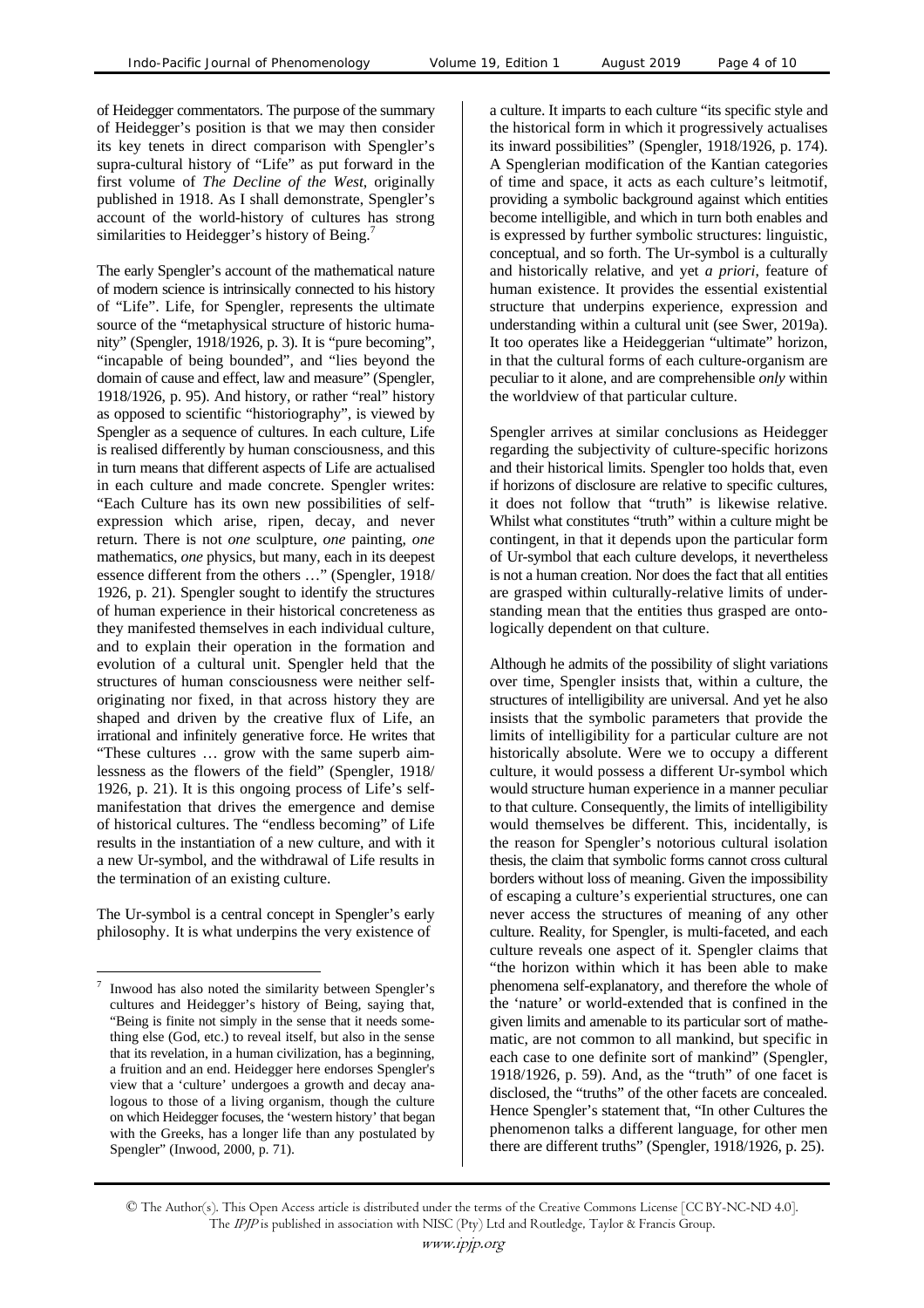In this sense, for both Heidegger and Spengler, the way that entities disclose themselves as objects through the *mathematical* projection of modern science is not wrong, in that the occurrent properties that an object possesses (or, perhaps better, in that entities appear as objects that can possess properties) do exist in actuality. But this scientific "truth" about entities does not in any way exhaust the possibilities for other "truths" in other horizons of disclosure, and may in fact even represent a narrowing of "truth" of the entity within its own historical horizon. And yet, this metaphysical development is itself something peculiar to our horizon of disclosure; it is a "destining" suited specifically to us, and is thus not a development possible for those within a different horizon.<sup>8</sup> "Nature", by which Spengler means the scientific worldview of a particular historical period, "is a possession which is saturated through and through with the most personal connotations. *Nature is a function of the particular Culture*" (Spengler, 1918/1926, p. 169). It is a "destining" suited specifically to us, and is thus not a development possible for those within a different culture.

## **Heidegger and Spengler on Technology**

This brings us to the key point of both Heidegger's and Spengler's philosophies: the analysis of the philosophical significance of the phenomenon of modern technology. For both thinkers, modern science is the harbinger of technology. Its disclosure of entities as objects in a manner appropriate to their application and further ordering both prepares the way for and provokes the use of those objects via technological means. The phenomenon of modern technology, as artefact and form of social organisation, is the visible manifestation of the metaphysical projection that underlies it. As such, technology is thus the visible tip of the metaphysical iceberg at whose base lies the *mathematical* projection of science. Hence technology, as artefact, is not to be understood as resulting from the application of modern science, which precedes it historically. Rather, science, in its disclosure of the world in an equipmental fashion as composed of objects suitable and ready for work, was already technological.<sup>9</sup>

For Spengler, one of the key respects in which modern science prepared the way for the contemporary age of planetary technological transformation was through the development and application of a *mathematical* projection that, in its pursuit of calculability, "etherealised" the world. Entities ceased to appear as sensory phenomena and were instead reconceptualised as mathematical points to be understood only with reference to their function.

 $\overline{a}$ 

Spengler states that, "the Western soul in the persons of Descartes and his generation (Pascal, Fermat, Desargues) discovered a notion of number that was the child of a passionate Faustian tendency towards the infinite … our world-picture is an actualising of an infinite space in which things visible appear very nearly as realities of a lower order, limited in the presence of the illimitable. The symbol of the West is … the idea of *Function*" (Spengler, 1918/1926, p. 75). This representation of the Western world as pure functionality is, for Spengler, the culmination of the mathematical project that began with the Enlightenment "objectification" of entities. In *What is a Thing?* (1935-36/1967), Heidegger traces the same process of mathematical objectification, but stops his historical reconstruction at the stage of the construction of the "object" and the knowing human "subject". His next works on science, "The Age of the World Picture" (1938/1977c) and "Science and Reflection" (1954/1977b) essentially recapitulate the same account. And yet, in "The Question concerning Technology" (1955/1977a), Heidegger has moved beyond his account of the mathematical projection of the "object" and speaks of the scientific and technological disclosure of entities in the "objectlessness of pure resource" (Heidegger, 1955/ 1977a, p. 19). A clue to this missing intellectual step from object to pure resource is given in the closing pages of "Science and Reflection". Here Heidegger notes in passing how the object now *vanishes* in modern atomic physics, and that "the subject-object relation as *pure relation* … [now] takes precedence *over* the object and subject, to become secured as standing-reserve" (Heidegger, 1954/1977b, p. 173). In other words, having tracked in some detail the conceptual metamorphoses required to arrive at the modern construction of the subject and scientific object, Heidegger gives a nod to Spengler's process of "etherealising" the object via relational functionality, and then he skips ahead to technology's disclosure (and treatment) of the world as pure resource.

A further commonality in their analyses of modernity lies in their use of Nietzsche's concept of the Will-to-Power in their accounts of the relentless activity of scientific research and technological application. Now, one might well object that there is nothing particularly significant in this, in that many thinkers drew on Nietzschean concepts, the Will-to-Power among them, in that intellectual era. Whilst there is certainly some truth to this, it should not distract us from what is singular in the application made by both philosophers of Nietzsche's philosophy – namely, that Spengler and Heidegger both make the philosophically unprecedented step of using the Will-to-Power *specifically* to explain the phenomena of modern technology.<sup>10</sup>

 $\overline{a}$ 

<sup>8</sup> Rouse refers to this as Heidegger's "historicised understanding of the intelligibility of entities" (Rouse, 2005, p.  $134$ ).

For details of the role of the mathematical in Spengler's and Heidegger's philosophy, and its connection to the technological disclosure of the world, see Swer (2017).

<sup>&</sup>lt;sup>10</sup> It should be noted that Ernst Jünger also took a similar approach. Jünger, however, occupies an unusual intermediate position between Spengler and Heidegger, in that he was massively influenced by early Spengler and was,

<sup>©</sup> The Author(s). This Open Access article is distributed under the terms of the Creative Commons License [CC BY-NC-ND 4.0]. The IPJP is published in association with NISC (Pty) Ltd and Routledge, Taylor & Francis Group.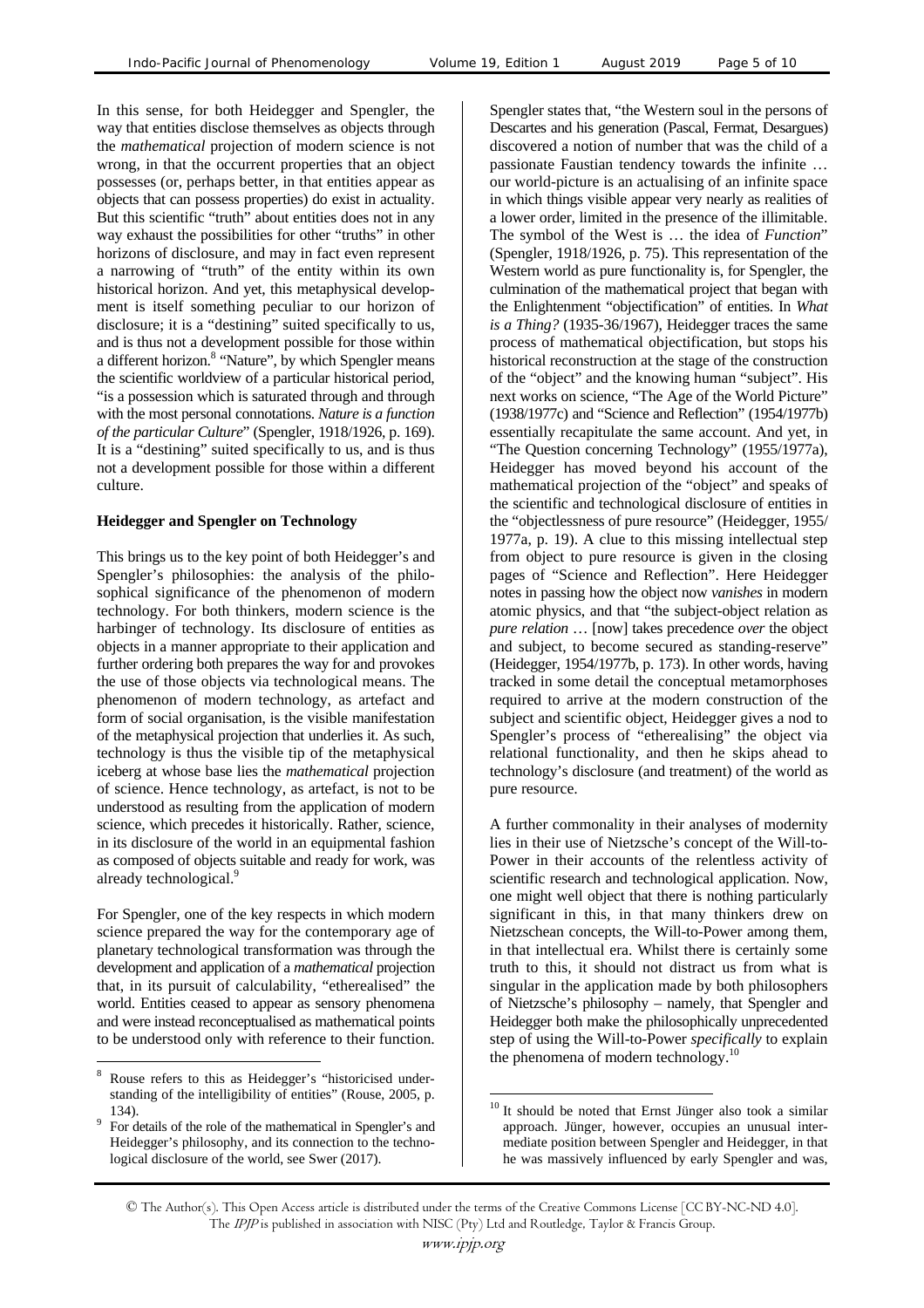For both philosophers the Will-to-Power is depicted as a historical phenomenon, that is to say, specific to one particular epoch/culture rather than eternally present as a force in human history. Spengler exhorts, "Consider the historical horizon of Nietzsche. His conceptions of decadence, militarism, the transvaluation of all values, the will to power, lie deep in the essence of Western civilisation and are for the analysis of that civilisation of decisive importance". And yet, Spengler argues, Nietzsche's insights are culturally specific: "Strictly speaking, he never once moved outside the scheme, nor did any other thinker of his time" (Spengler, 1918/ 1926, p. 24). For Spengler, as for Heidegger, modern technology appears as an end of era phenomenon, one that manifests itself solely in the terminal stages of Western Culture. And, for both thinkers, this decline stems from humanity's loss of awareness of its fundamental relation to Life/Being. Humanity's essential, ontological nature has been forgotten beneath a metaphysics of power. The triumph of technology and humanity's alienation from its authentic self are both symptoms of the withdrawal of Life/Being. And yet, for both thinkers, in a very Kantian fashion, Life/Being is present in the mode of its absence. Its withdrawal holds out the possibility of recovering that which has been forgotten by humanity. For Spengler, the decline of an age is reflected in its transition from Culture to Civilisation, from symbolic and spiritual vitality to senescence. And yet, even in its civilizational stage, he maintains that a people still have possibilities to reappraise and renew. "*Pure* Civilisation, as a historical process, consists in a progressive taking-down of forms that have become inorganic or dead" (Spengler, 1918/ 1926, p. 32). The time of the decline of the West is also an opportunity for a Culture to slough off cultural accretions and symbolic forms that no longer serve it.

Ultimately, what separates the two philosophers stems from the different answers they give to the question of whether humanity can establish a new relationship with technology. Heidegger answers in the affirmative, arguing that we can ready ourselves for a return of Being and the instantiation of a new epoch beyond the metaphysics of the Will-to-Power.<sup>11</sup> Spengler's answer

 $\overline{a}$ 

is also affirmative, although vastly more fatalistic and limited in scope. Spengler argues that we can achieve an authentic understanding of ourselves as finite beings who find themselves thrown into a transcendental, yet historically contingent and finite, horizon of disclosure. We can recognise ourselves as bound to the possibilities held open by a specific Ur-symbol, and can choose to will some of the few remaining existential possibilities before the culture comes to an end. Those options will, however, due to our historical situation, necessarily be technological.

Spengler argues that "he who does not understand that … our choice is between willing this or willing nothing at all, between cleaving to *this* destiny or despairing of the future and of life itself; he who cannot feel that there is grandeur also in the realisations of powerful intelligences, in the energy and discipline of metalhard natures, in battles fought with the coldest and most abstract means … must forgo all desire to comprehend history, to live through history or to make history" (Spengler, 1918/1926, p. 38). He then goes on to urge the youth of his day to "devote themselves to technics instead of lyrics" (Spengler, 1918/1926, p. 41). And yet, by reconnecting them with the Ur-symbol that underpins Western modernity, we can, to an extent, re-enchant the bleak utilitarian world of industrial technology and enjoy a last Indian Summer of authentic cultural expression.<sup>12</sup> And we can then face our cultural death clear-eyed and resolute, knowing our fate rather than having it come upon us like a thief in the night.

Spengler holds that there is no point waiting for a Heideggerian second coming of Being/Life. For Spengler, Being/Life is not, as it is for Heidegger, like a sea that withdraws and returns again. It is better understood as a river that periodically changes its course. The city on its former banks atrophies and dies, and an entirely new city flourishes along its new course. On Spengler's account, Western civilisation is a culture, and a culture can choose to die either well or badly (authentically or inauthentically), but it cannot choose not to die. Heidegger then offers us hope in the resurrection of Being, as opposed to Spengler's tragic resolve in the face of overwhelming cosmic forces and death.

## **Epochs and Cultures**

There is much more that could be said regarding the similarities between Heidegger and Spengler in respect of the nature and fate of technology. However, any attempts to explore these topics will, I suggest, first have to consider the historical scope of their respective theories, in particular the notions of epochs and cultures. I think

© The Author(s). This Open Access article is distributed under the terms of the Creative Commons License [CC BY-NC-ND 4.0]. The IPJP is published in association with NISC (Pty) Ltd and Routledge, Taylor & Francis Group.

 $\overline{a}$ 

in turn, a major influence on the development of Heidegger's later philosophy and its analysis of technology in particular. I hope to unpack the complex intellectual relations between

these three philosophers of technology in a future paper. 11 "Only a god can save us. The sole possibility that is left for us is to prepare a readiness, through thinking and poetic creation, for the appearance of the god or for the absence of the god in the time of decline [*Untergang*], for in the face of the god who is absent we flounder" (Heidegger, 1966/ 1992, *Der Spiegel* interview). Through reflection on our benighted condition in an age of technology, we can make a turn towards dwelling poetically on the earth and thus "foster the saving power". In this way, we can be "summoned to hope" in its "growing light" (Heidegger, 1955/1977a, p. 33). Heidegger's salvific quietism therefore stands in stark contrast to Spengler's pessimistic fatalism.

<sup>&</sup>lt;sup>12</sup> It should be noted that this technological Indian Summer represents a temporary stay of execution for Western culture only. Culture death can be deferred but never reversed. See Swer (2019b).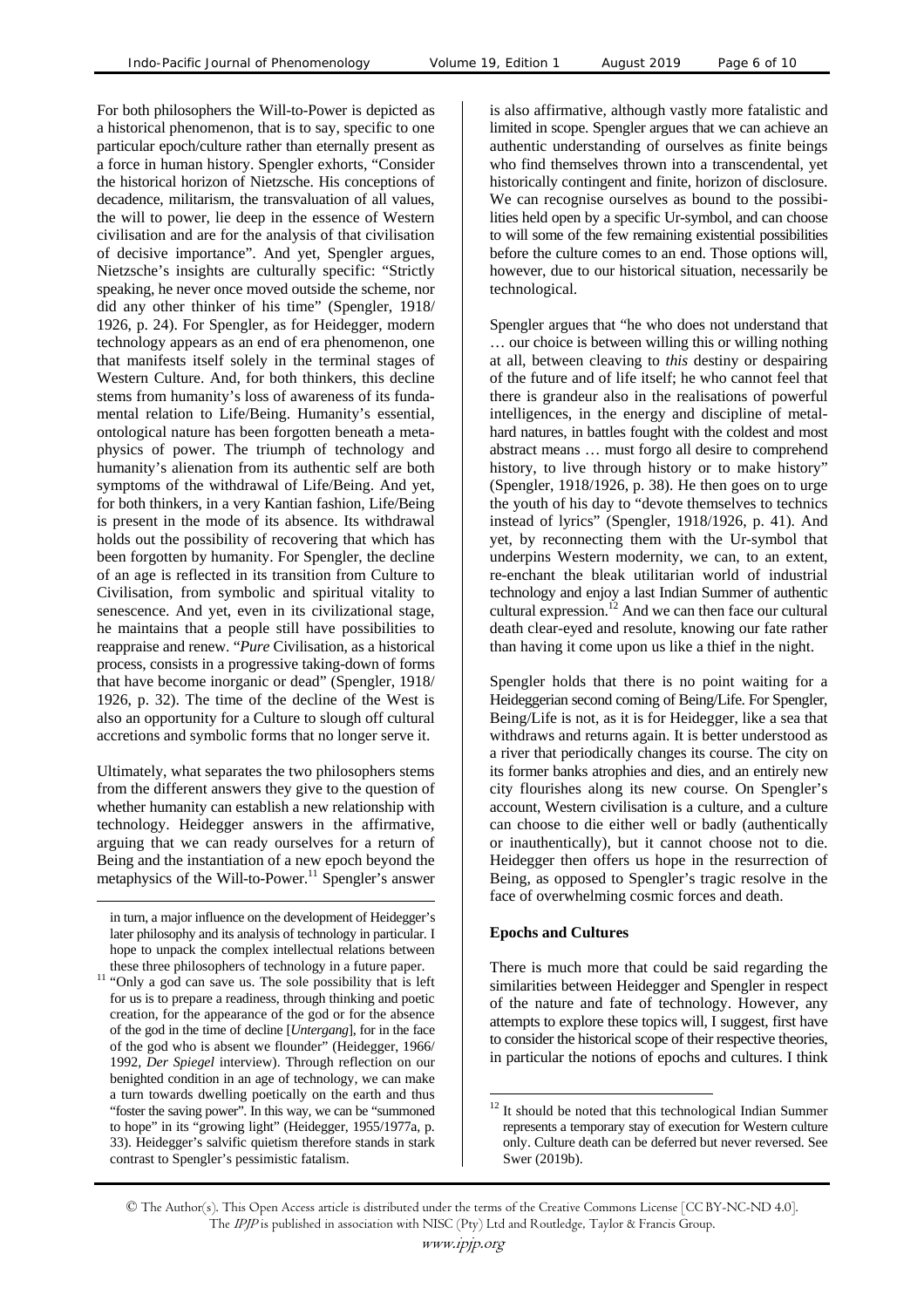such an analysis is possible, although I limit myself here to a brief sketch of its key points. With his epochal history of Being, Heidegger in effect takes something like Spengler's idea of a cultural-unit, which has a definite beginning and an end and is culturally selfcontained, and radically expands it. Spengler, at one point in *The Decline of the West*, muses that the average lifespan of a culture might be one thousand years. So, for Spengler, Western (Faustian) culture began with the Middle Ages and will come to an end at some point in the next two centuries. Heidegger, on the other hand, pushes the beginnings of our current epoch all the way back to the pre-Socratics.<sup>13</sup>

It might be objected that my comparison of Spengler's cultural entities with Heidegger's epochs involves a misinterpretation of the latter. Heidegger appears to view epochs as successive, discrete yet overlapping episodes within the history of Western culture. So, if I treat Heidegger's epochs as equivalent to Spengler's cultures, then it is not Western culture as a whole that is the culture entity for Heidegger, but the three epochs that have occurred in Western culture. Furthermore, unlike Spengler's cultures, Heidegger's epochs are not historically contingent, in that they "are grounded in and reflect a series of historical transformations in our metaphysical understanding of what entities are ..." (Thomson, 2005, pp. 8-9). In response, I would point out that it is precisely this grounding in the same metaphysical foundation that entitles me to treat Heidegger's epochs not as cultures in themselves but as equivalent to Spengler's life stages of a culture. The historical limits of the continuity of the underlying metaphysical tradition are the limits of a culture for Spengler, and those limits for Heidegger extend from the birth of Western culture with the Ancient Greeks to the present day. For this reason, I use Heidegger's term "epoch" to refer to the history of the metaphysical tradition, rather than stages of transition in structures of signification within the metaphysical tradition. My doing so is not without precedent. Vallega-Neu notes that: "These epochs are usually equated with the epochs of Western thought, namely the Greeks, the Middle Ages, Modern Thought, and the current epoch of technology. But all these epochs belong to metaphysics and metaphysics may be seen as one large epoch in relation to which Heidegger thinks the possibility of another beginning of history" (Vallega-Neu, 2013, p. 289).

 $\overline{a}$ 

The temporal breadth of Heidegger's epochal boundaries leads, I argue, to two particular problems, one evidential, and the other conceptual. The first concerns the lack of material for Heidegger's historical generalisation. If one were to ask Spengler whether Life/Being returns after the death of a culture in a new cultural form, he would undoubtedly respond in the affirmative. If one were then to ask him *how* he knew that it did so, he would point to certain defunct cultures, such as the Mayan or Magian. They came into existence, they flourished, and, at the end of their allotted span, they perished. Then Life began again somewhere else. These dead cultures left historical traces and, when approached from the appropriate "scientific" (i.e., morphological) angle, these traces enable us to detect the repetition of certain cultural structures. This repetition in turn enables Spengler to recognise the proximity of his own culture to the end of its lifespan, and to ascertain certain limited truths about the likely attributes (or lack thereof) of any successor cultures.

Now, if one were to ask Heidegger whether Being returns after the death of a culture in a new epochal form, he too would respond in the affirmative. However, if one were then to ask him *how* he knew that it did so, problems arise. By expanding the scope of our current epoch of Being to embrace nearly the entirety of European cultural history, Heidegger leaves himself without any predecessor epochs to provide a model for future epochal shifts, let alone for the fate of technologies within those epochs.

The second problem with Heidegger's concept of epochs of Being concerns the role of the *mathematical* in his thought. On Heidegger's account, the *mathematical* is not to be understood as a late development of the West. Heidegger in fact traces its origins to the Ancient Greeks. This suggests that the *mathematical* has underpinned *all* Western scientific thought from the outset. Thus the *mathematical*, for Heidegger, both underpins all Western science and technology (and technological artefacts) and is inherent to this epoch of Being. Or, to put it in more Spenglerian terms, it is culturally-specific. This being the case, in a successor epoch beyond the current technological mode of world-disclosure, there can be no *mathematical* projection. And, since this metaphysical projection provides the grounds and the necessity for modern technology, there can thus be no continuation of modern technology after the new sending of Being.<sup>14</sup> Thus, while Heidegger is no Luddite, he does not (as the anti-Luddites argue) allow for the possibility of the continuation of modern technology (understood as its use and development) after the end of this epoch.<sup>15</sup>

 $\overline{a}$ 

<sup>&</sup>lt;sup>13</sup> I would suggest this was motivated largely by Heidegger's enormous fondness for the Classical Greeks. And, although I argue that Heidegger's epochal model is highly reminiscent of Spengler's, it should be noted that Heidegger's epoch does differ from Spengler's in certain important respects. Heidegger's model, despite its lengthy lifespan, nevertheless maintains the traditional tripartite division of Western history [Classical – Medieval – Modern] which Spengler detested and condemned as Eurocentric. The so-called "Dark Ages" and other inconvenient historical features are simply passed over by Heidegger.

<sup>&</sup>lt;sup>14</sup> In other words, the *mathematical* projection that underpins the historical development of science and technology *is* the

Enframing.  $15$  The term anti-Luddite is intended to provide a contrast to standard interpretations of Heidegger's philosophy as politically conservative and thus opposed to modern forms of technology (the Luddite interpretation).

<sup>©</sup> The Author(s). This Open Access article is distributed under the terms of the Creative Commons License [CC BY-NC-ND 4.0]. The IPJP is published in association with NISC (Pty) Ltd and Routledge, Taylor & Francis Group.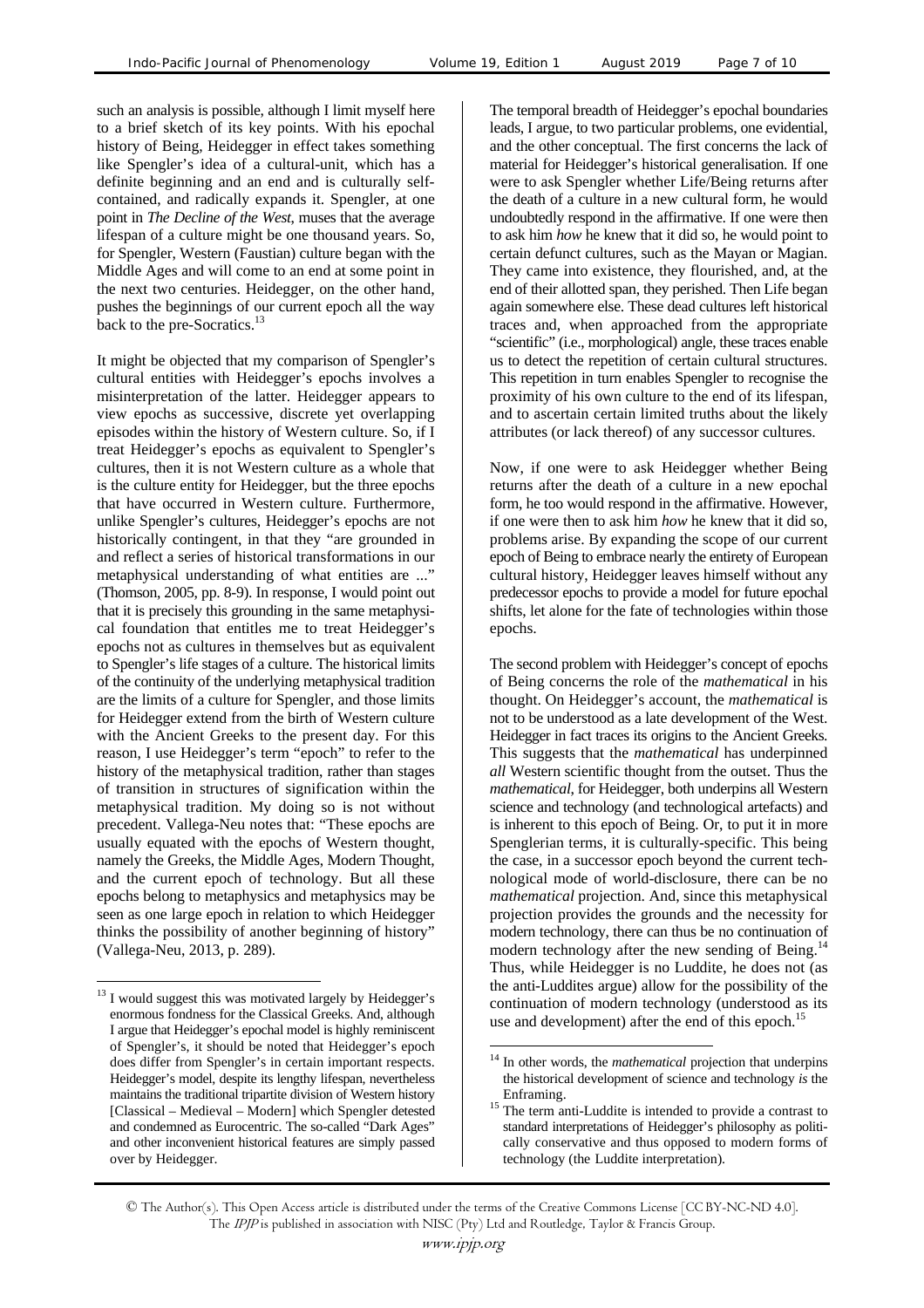#### **Conclusion**

 $\overline{a}$ 

Spengler's and Heidegger's philosophical positions on mathematics, science and technology bear a striking proximity to one another that is all the more remarkable for being largely unnoticed.<sup>16</sup> One should also consider the fact that Spengler's views on mathematics, modern science, and so forth discussed in this paper were put forward in the first volume of *The Decline of the West*. This work was published in 1918, and thereby precedes Heidegger's turn to this subject matter in the 1930s by a number of years. It appears to be the case that Spengler

Spengler's influence is … obvious in Heidegger's theory of technology. A short list of themes concerning technology which Heidegger shares with Spengler would include at least the following: the link between technology, culture, and history; the analysis of technology in terms of the concept of the instrument; the idea of struggle, including technological struggle, as ennobling; care as future-directed; the conviction that we have now arrived at a historical turning point, within which technology is a main component; and a condemnation of our enslavement by machines and technology. (Rockmore, 1992, p. 219)

 Unfortunately, Rockmore does not go on to develop his claims beyond this statement. In any case, even Zimmerman and Rockmore do not mention Spengler's views on either mathematics or modern science, nor the bearing of these on Spengler's views on technology, and thus do not consider those views in relation to Heidegger's own thought on the interconnections of mathematics, modern science and technology.

has intellectual priority with regards to at least certain concepts typically associated with Heidegger.

One should also consider that Heidegger was fully aware of Spengler's writings and in fact delivered lectures on the first volume of *The Decline of the West* in 1920, two years after it was published (Heidegger & Jaspers, 1990/ 2003). Given the historical priority of Spengler's views on the relations of mathematics, science and technology, and the fact that Heidegger was familiar with his work, I feel justified in suggesting that there might be reasonable grounds for at least reconsidering the possibility of a non-trivial Spenglerian influence on Heidegger's later philosophy.

More importantly, I argue that the presence noted of the considerable similarities between Heidegger and Spengler is strongly supportive of my general claim in this paper that there is far more to Spengler's philosophy than just its philosophy of history. More specifically, the fact that Spengler's philosophy has so many points of similarity with that of Heidegger, a philosopher whose location within the field of existential phenomenology is beyond reasonable dispute, should, I suggest, require us to reevaluate the received view on Spengler's philosophy and consider him anew as something akin to an existential phenomenologist of technology, rather than exclusively a philosopher of history.

© The Author(s). This Open Access article is distributed under the terms of the Creative Commons License [CC BY-NC-ND 4.0]. The IPJP is published in association with NISC (Pty) Ltd and Routledge, Taylor & Francis Group.

<sup>16</sup> A few commentators do consider Spengler's work in relation to Heidegger's thought, and some even consider the possibility of some influence. However, these commentaries tend to limit their points of comparison to shared political sympathies and a common sense of the West's decline (see, for instance, Thomson, 2005). Barash, on the other hand, who gives an extremely nuanced and far broader reading of Spengler's philosophical concerns than most, ends by concluding that most of the possible points of similarity between (early) Heidegger and Spengler are more apparent than real (Barash, 2003). Rockmore (1992) and Zimmerman (1990), to my mind, come closest to capturing the commonalities of thought I have outlined in this paper. Both focus on the technological dimension central to both Spengler and Heidegger and note that, for both, the decline of the West was connected with the increasing technologisation of existence. Yet Zimmerman's analysis is limited by the importation of philosophical content from Spengler's later work into his reading of *The Decline of the West*, which leads to his attribution of a very biologistic outlook to Spengler that minimises the appearance of his proximity to Heidegger. That said, Zimmerman does make the intriguing suggestion that Heidegger's development of his History of Being might have been an attempt to provide the authentic philosophy of history that he failed to detect in Spengler's work. Rockmore, on the other hand, sees the presence of Spengler's notion of Destiny in Heidegger's thought and also suggests Spenglerian stylistic themes in Heidegger's prose. His account of Spengler's influence on Heidegger's technological thought is worth quoting in full: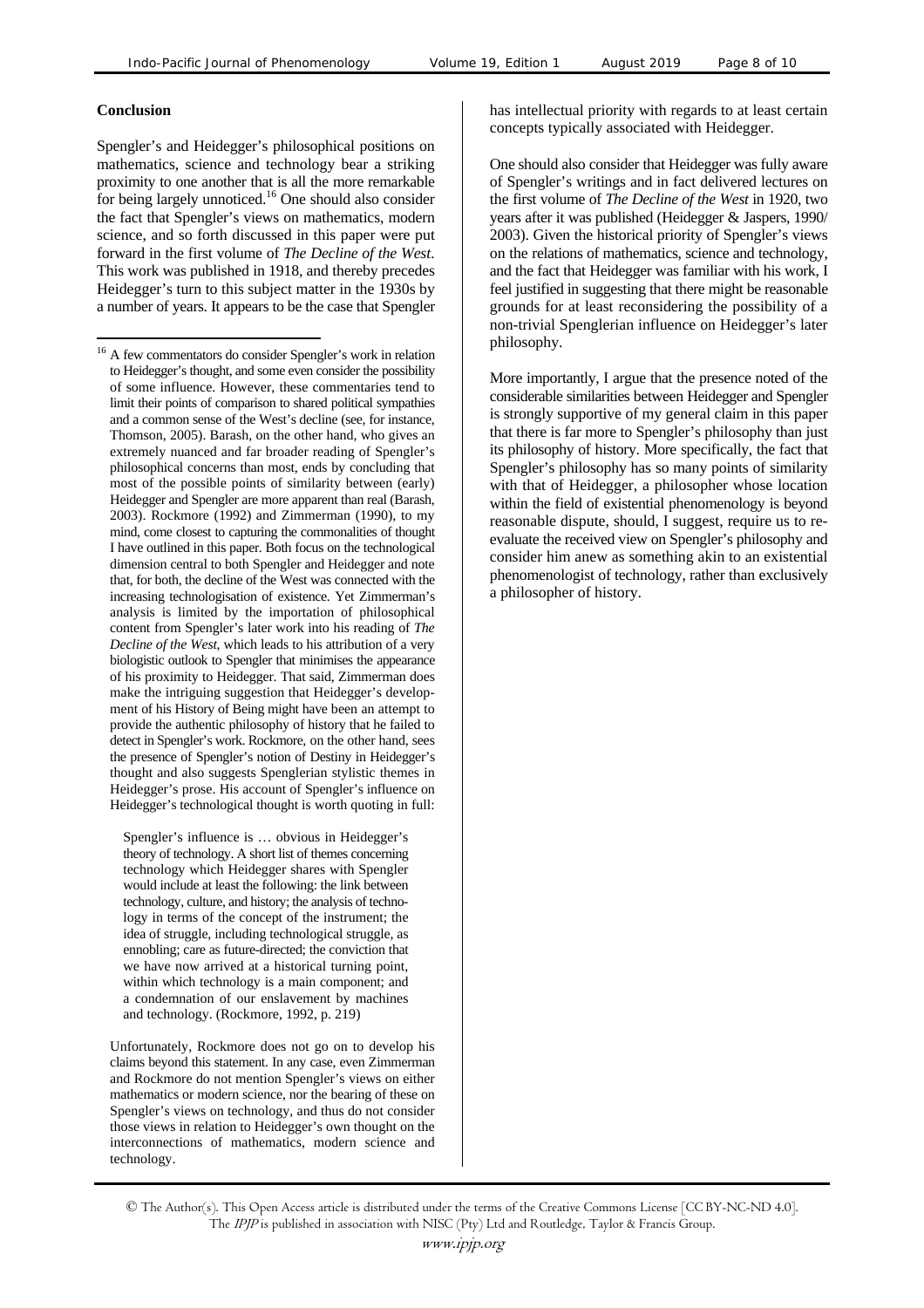#### **Referencing Format**

Swer, G. M. (2019). Technology and the end of western civilisation: Spengler's and Heidegger's histories of life/being. *Indo-Pacific Journal of Phenomenology*, *19*(1), 10 pp. doi: 10.1080/20797222.2019.1641915

#### **About the Author**



*G. M. Swer Postdoctoral Research Fellow School of Religion, Philosophy and Classics University of KwaZulu-Natal Durban, South Africa*  E-mail address: gregswer@gmail.com

Dr Gregory Morgan Swer is a postdoctoral research fellow in the School of Religion, Philosophy and Classics at the University of KwaZulu-Natal, South Africa.

His research interests include the philosophy of technology, ecofeminism, critical theory, phenomenology, and the philosophy of history.

#### **References**

Barash, J. A. (2003). *Martin Heidegger and the problem of historical meaning*. New York, NY: Fordham University Press.

- Cooper, D. E. (1996). Modern mythology: The case of "reactionary modernism". *History of the Human Sciences*, *9*(2), 25–37. doi: 10.1177/095269519600900202
- Cooper, D. E. (1999). Reactionary modernism. *Royal Institute of Philosophy Supplement*, *44* (March), 291–304. doi: 10.1017/S1358246100006779
- Heidegger, M. (1967). *What is a thing?* (W. B. Barton, Jr. & V. Deutsch, Trans.). Chicago, IL: Henry Regnery. (Original lectures delivered winter semester 1935-1936 and published 1962)
- Heidegger, M. (1977a). The question concerning technology (W. Lovitt, Trans.). In *The question concerning technology, and other essays* (pp. 3–35). New York, NY: Garland Publishing. (Original lecture delivered 1955)
- Heidegger, M. (1977b). Science and reflection (W. Lovitt, Trans.). In *The question concerning technology, and other essays* (pp. 155–182). New York, NY: Garland Publishing. (Original work published 1954)
- Heidegger, M. (1977c). The age of the world picture (W. Lovitt, Trans.). In *The question concerning technology, and other essays* (pp. 115–154). New York, NY: Garland Publishing. (Original lecture delivered 1938)
- Heidegger, M. (1992). "Only a God can save us": *Der Spiegel*'s interview with Martin Heidegger (M. P. Alter & J. D. Caputo, Trans.). In R. Wolin (Ed.), *The Heidegger controversy: A critical reader* (pp. 91–116). Cambridge, MA: MIT Press. (Original interview conducted 1966 and first published 1976)

Heidegger, M. (1993). *Basic writings* (D. F. Krell, Ed.). New York, NY: Harper Collins.

Heidegger, M. (1999). *Contributions to philosophy (from Enowning)* (P. Emad & K. Maly, Trans.). Bloomington, IN: Indiana University Press. (Original work written 1936-1938 and published 1989)

<sup>©</sup> The Author(s). This Open Access article is distributed under the terms of the Creative Commons License [CC BY-NC-ND 4.0]. The IPJP is published in association with NISC (Pty) Ltd and Routledge, Taylor & Francis Group.